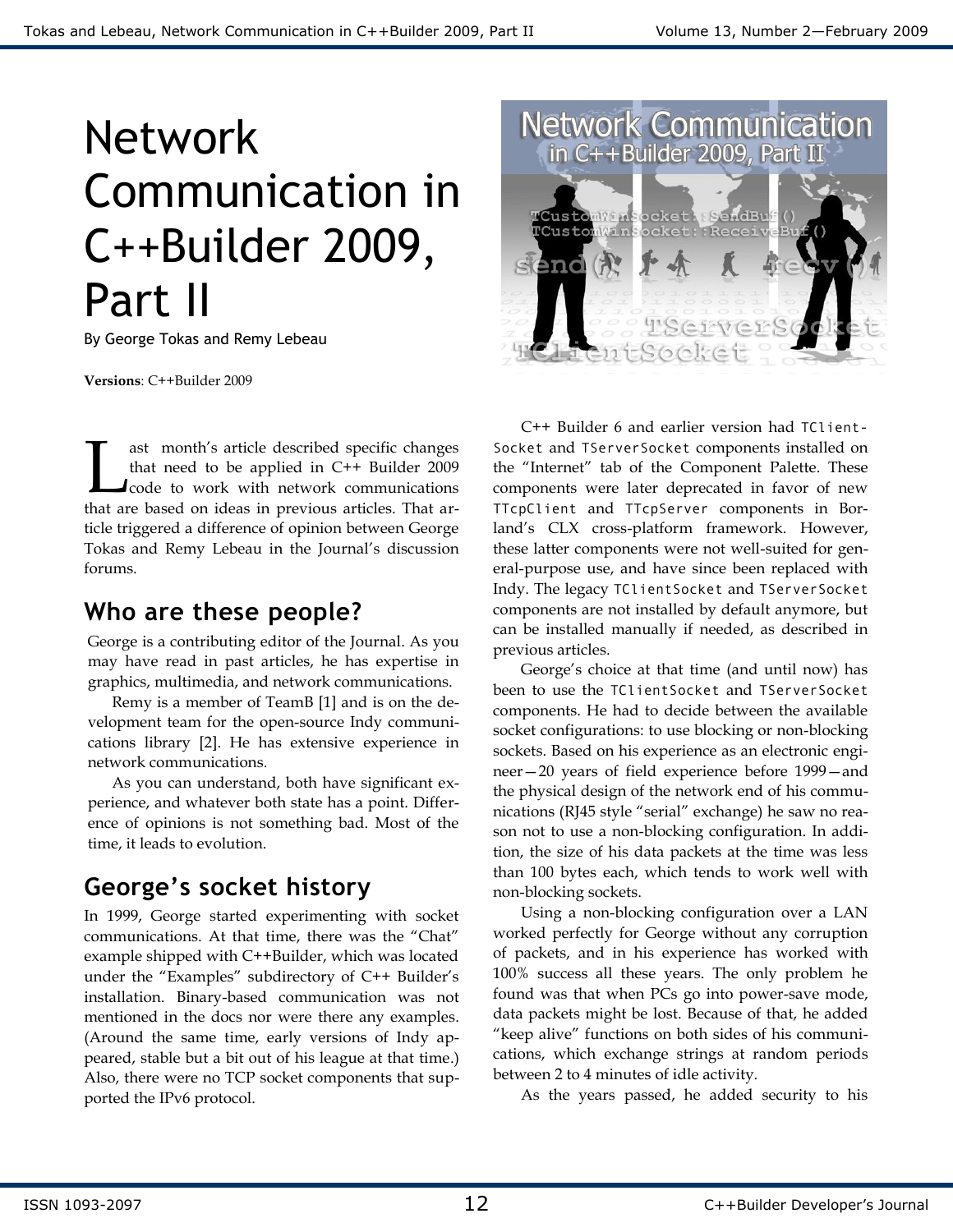communications, and the strings grew larger and larger. In one project, he had the following format exchanged:

- 1. String: 3 to 20 bytes of garbage data + Start string sequence  $+$  the actual String  $+$  End string sequence + 5 to 20 bytes of garbage data.
- 2. This string was encrypted using DEC and one algorithm and at this time, the string has just the encrypted data.
- 3. To that, a hash string sequence separator was added, along with the hash sequence string itself (usually 40 bytes).

This process was employed in multiple applications using other encryption and hashing algorithms, and the string about to be transmitted was larger than 1 KB. Even in that "extreme" condition, there were no problems, not even a single packet drop. The time the server side of his communications needed to process such a scenario and respond back (decrypt, check the hash, decrypt again, etc.) was less than 1 ms using a humble 1.8 Ghz PC.

Expanding the network, he used his scenario on an ISDN 64 Kb connection again without any problems. The communication was expanded to the Internet without any problem as well. Then ADSL came, and for testing reasons, he stretched an early 1MB/256KB connection to its limit using a LAN that had many machines using 99.99% of the bandwidth to the Internet, with one machine acting as a server application. Again, no loss of packets occurred, even when that machine used part of the network bandwidth for reasons other than the server application.

In all those years, George considered the TClientSocket and TServerSocket components as just tools. Only when he started using the user class approach in his server-side code did he have to look inside the source code for those components. There, he found out that all communications are actually binary even though he was using strings.

## **Remy's perspective on the VCL socket components**

When used properly, the TClientSocket and TServerSocket components work well to transmit and receive string data and binary data alike. Remy has been using them almost as long as George has, in both

blocking and non-blocking configurations, with much success.

However, by studying the VCL source code, Remy has learned that you must take into account how these components work internally. More importantly, you have to understand how sockets handle data packets, or else your socket I/O will have hidden bugs in it. You may not see problems occur in your daily communications (like George), but the potential for data loss and data corruption will still be present nonetheless. It is only a matter of time before those bugs will cause problems in your communications, and you won't know why if you do not take the necessary precautions beforehand.

The SendText() and ReceiveText() methods of the TCustomWinSocket class transmit and receive string values over the socket. They are implemented in SCKTCOMP.PAS, and are particularly troublesome in all versions of C++Builder. The rest of this article will explain reasons why.

#### **The SendText() method**

The SendText() method is implemented in C++Builder 2007 and earlier, and in the initial release of C++Builder 2009, as follows:

```
function TCustomWinSocket.SendText(
   const s: string): Integer;
begin 
  Result := SendBuf(Pointer(S)^{\wedge},
     Length(S));
end;
```
It is important to point out that the return value indicates the number of bytes that were sent by the socket, not the number of characters. In C++ Builder 2007 and earlier, Delphi's string data type mapped to Ansi-String, which uses single-byte characters, so the result was effectively the same as the number of characters. In C++ Builder 2009, however, the string data type now maps to a new UnicodeString type [3]-[6]. This means the above implementation is broken in early releases of C++ Builder 2009!

Fortunately, this bug was partially fixed in a later update, as follows:

```
function TCustomWinSocket.SendText(
   const s: AnsiString): Integer;
begin 
  Result := SendBuf(Pointer(S)^{\wedge},
     Length(S) * SizeOf(AnsiChar));
end;
```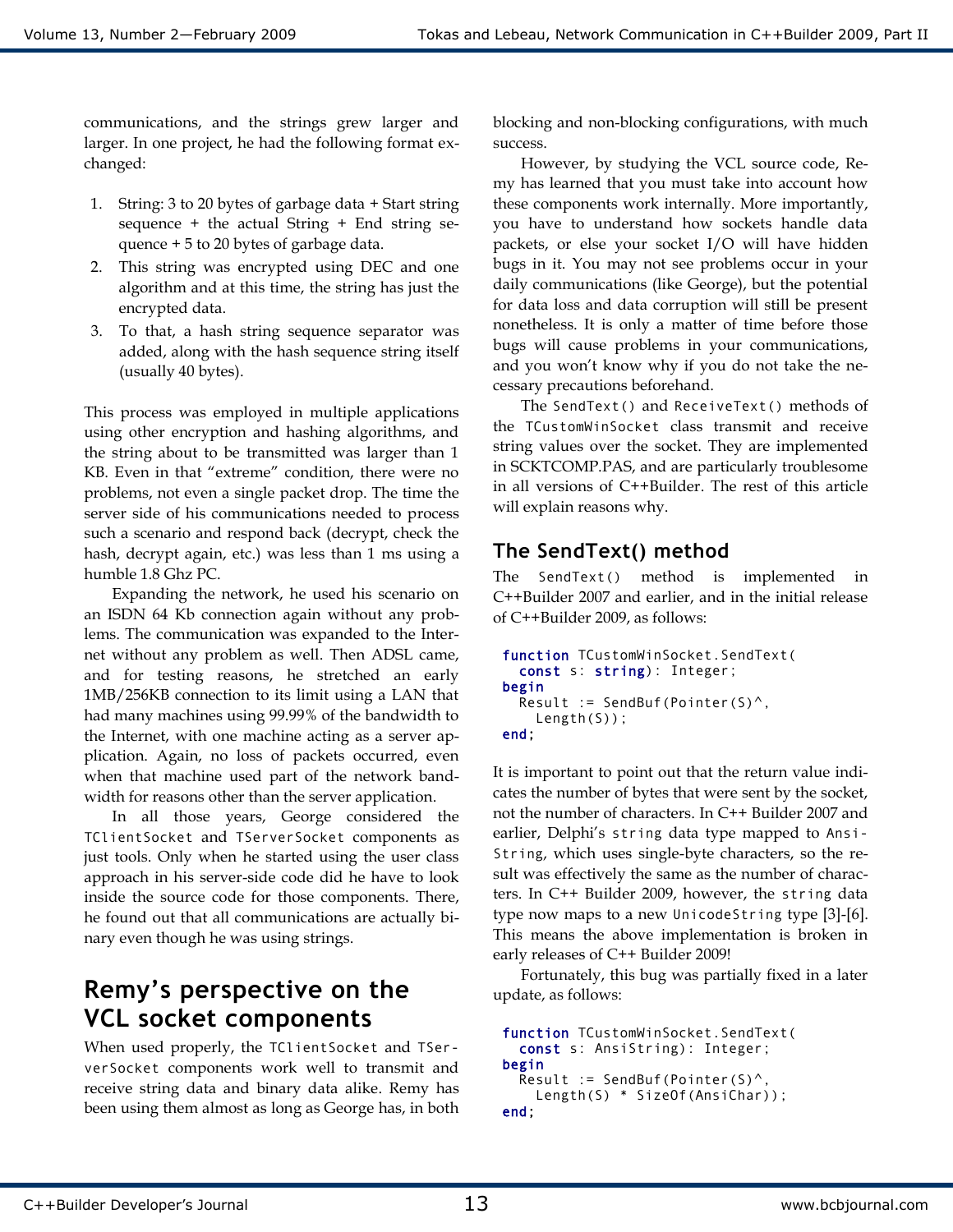However, this fix introduces a new bug in C++Builder 2009 (that has not been fixed yet at the time of this writing). AnsiString is now codepage-aware, so it is possible to store Unicode data into an AnsiString using any codepage that the OS supports. Assigning any string (Ansi or Unicode) that uses one codepage to any other string (Ansi or Unicode) that uses a different codepage will automatically perform the necessary data conversion for you. However, this causes a problem for SendText(). An AnsiString variable that does not have an explicit codepage associated with it at compile-time (such as the input parameter of SendText()) will use the OS default codepage. This means that any string passed to SendText() will now perform a data conversion to the OS default codepage before transmission. There is no guarantee that the receiver is using the same default codepage, and the receiver has no way of knowing which codepage was actually used in the transmitted data. So, that is one potential area of data loss, as the characters actually transmitted may be different form the characters that are passed to SendText().

To make SendText() behave correctly in C++ Builder 2009, while maintaining backward compatibility with earlier versions, CodeGear should have declared SendText() to accept a RawByteString (which is another new string type in C++ Builder 2009) instead of an AnsiString, like so:

```
function TCustomWinSocket.SendText(
   const s: RawByteString): Integer;
begin 
  Result := SendBuf(Pointer(S)^{\wedge},
     Length(S) * SizeOf(AnsiChar));
end;
```
Without going into details, just know that assigning any AnsiString value, regardless of its codepage, to a RawByteString will not perform a data conversion. Using RawByteString would have allowed Send-Text() to transmit any kind of Ansi data correctly.

### **The SendBuf() method**

SendText() has another more subtle bug in it, in all versions of C++ Builder, because it misuses the Send-Buf() method. SendBuf() is implemented in all C++Builder versions as follows:

```
function TCustomWinSocket.SendBuf(
  var Buf; Count: Integer): Integer;
var
```

```
 ErrorCode: Integer;
begin 
   Lock;
   try 
    Result := \theta;
    if not FConnected then Exit;
    Result := send(FSocket, Buf, Count, \theta);
    if Result = SOCKET_ERROR then
     begin 
       ErrorCode := WSAGetLastError;
      if (ErrorCode <> WSAEWOULDBLOCK) then
       begin 
          Error(Self, eeSend, ErrorCode);
          Disconnect(FSocket);
         if ErrorCode \leq 0 then
            raise ESocketError.CreateResFmt(
              @sWindowsSocketError,
              [SysErrorMessage(ErrorCode), 
              ErrorCode, 'send']);
       end; 
     end; 
   finally 
     Unlock;
   end; 
end;
```
The WinSock API send() function is being called only one time to send the entire data block. As long as the data that are being sent fits within a single TCP/IP packet, everything is fine. But if the data do not fit, the send() function only sends what it can, leaving the remaining portion of the data unsent. This is a very important fact in socket programming, regardless of whether a blocking or non-blocking configuration is used. The return value of the send() function indicates the actual number of bytes that were sent. It is the caller's responsibility to check that value and call send() again if there are bytes still waiting to be sent. This applies to all uses of send(), not just for string data.

This behavior of the send() function inside of SendBuf() means that SendText() has another potential area for data loss: It does not call SendBuf() more than one time if the input string is too long for the socket to transmit in a single TCP/IP packet. This is especially important when send() returns SOCK-ET\_ERROR and WSAGetLastError() then returns WSAEWOULDBLOCK, which indicates that the input string was not sent at all.

Your code needs to look at the return value of SendText () and act accordingly. If the return value is –1 (and no OnError event was fired), then re-send the same string again as-is. If the return value is 0, either the socket has been disconnected, or the string was empty. If the return value is greater than 0 but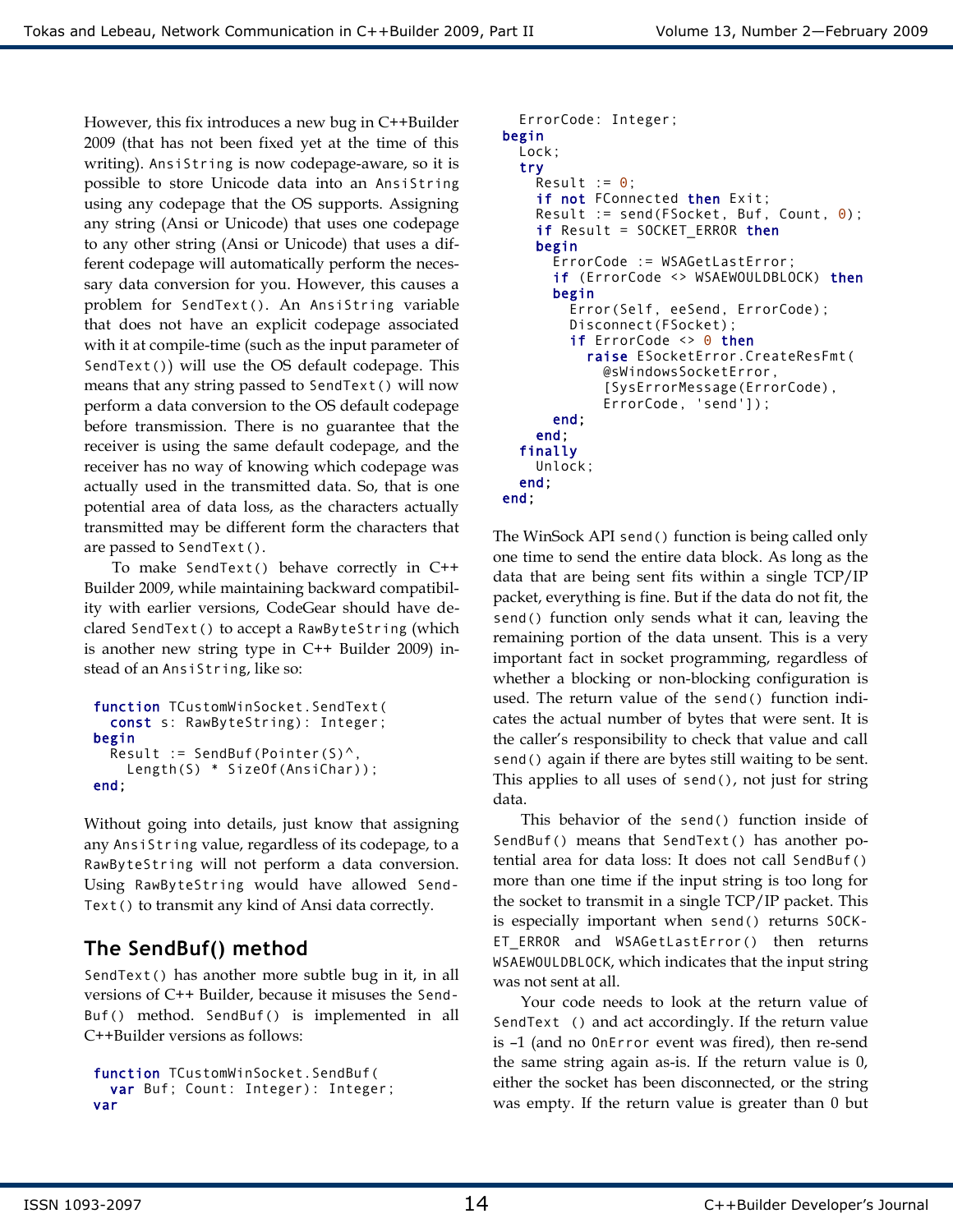less than the length of the string, then ignore the characters that were successfully sent and call Send-Text() again with a new string containing just the remaining characters. Otherwise, the entire string has been sent.

The above approach works fine in C++Builder 2007 and earlier, but unfortunately can be problematic in C++ Builder 2009 because of the Unicode bugs mentioned above.

#### **The ReceiveText() method**

Similar problems exist in the ReceiveText() method, which is implemented in all versions of C++Builder as follows:

```
function TCustomWinSocket.ReceiveText:
   string;
begin 
   SetLength(Result, 
    ReceiveBuf(Pointer(nil)\land, -1));
   SetLength(Result, 
     ReceiveBuf(Pointer(Result)^, 
       Length(Result)));
end;
```
ReceiveText() does not work correctly in C++Builder 2009 because of the new UnicodeString mapping of Delphi's string data type. Unlike Send-Text(), ReceiveText() was not updated to use AnsiString, so it ends up allocating memory for a UTF-16 Unicode string, but then fills it half-way (at most) with single-byte characters. The result is garbage.

#### **The ReceiveBuf() method**

A more subtle bug, in all versions of C++Builder, is again a misuse of the WinSock API, this time with the ReceiveBuf() method, which is implemented in C++Builder 2006 and later as follows:

```
function TCustomWinSocket.ReceiveBuf(
   var Buf; Count: Integer): Integer;
var 
   ErrorCode, iCount: Integer;
begin 
   Lock;
   try 
    Result := 0;
    if (Count = -1) and FConnected then
       ioctlsocket(FSocket, FIONREAD, 
         Longint(Result))
     else begin 
      if not FConnected then Exit;
       if ioctlsocket(FSocket, FIONREAD, 
         iCount) = \theta then
```

```
 begin 
         if (iCount > 0) and (iCount < Count)
          then
            Count := iCount;
        end; 
        Result := 
          recv(FSocket, Buf, Count, 0);
       if Result = SOCKET_ERROR then
        begin 
          ErrorCode := WSAGetLastError;
         if ErrorCode <> WSAEWOULDBLOCK then
          begin 
            Error(Self, eeReceive, 
               ErrorCode);
            Disconnect(FSocket);
           if ErrorCode \Leftrightarrow \Theta then
            raise ESocketError.CreateResFmt(
                @sWindowsSocketError,
                [SysErrorMessage(ErrorCode), 
                ErrorCode, 'recv']);
          end; 
        end; 
     end; 
   finally 
     Unlock;
   end; 
end;
```
ReceiveBuf() is implemented slightly differently in earlier versions of C++Builder 2006, but the differences are not enough to change the outcome of the bug.

In both cases, the problem is similar to that of SendText(). ReceiveBuf() is not called enough times to receive all of the data for a given string if it could not fit in a single TCP/IP packet. Receive-Text() has ReceiveBuf() call the WinSock API ioctlsocket() function to find out how many bytes are currently pending in the socket's incoming data buffer, and then call recv() to actually read them. If the network connection is slow, or if ReceiveText() is simply called before all of the data have been received, ReceiveBuf() only reads the bytes that are currently available on the socket, if any, and returns the number of bytes that were actually received. This is another potential area of data loss, as Receive-Text() does not wait for all of the data to arrive.

Unlike when using SendText(), your code cannot look at the return value of ReceiveText() in order to act accordingly. It will have to call ReceiveBuf() directly instead. If the return value is –1, or if the return value is 0 and the Count parameter is –1, then no data are yet available but the connection is still alive. If the return value is 0 and the Count parameter is not –1, either the socket has been disconnected, or the Count parameter was 0. If the return value is greater than 0,